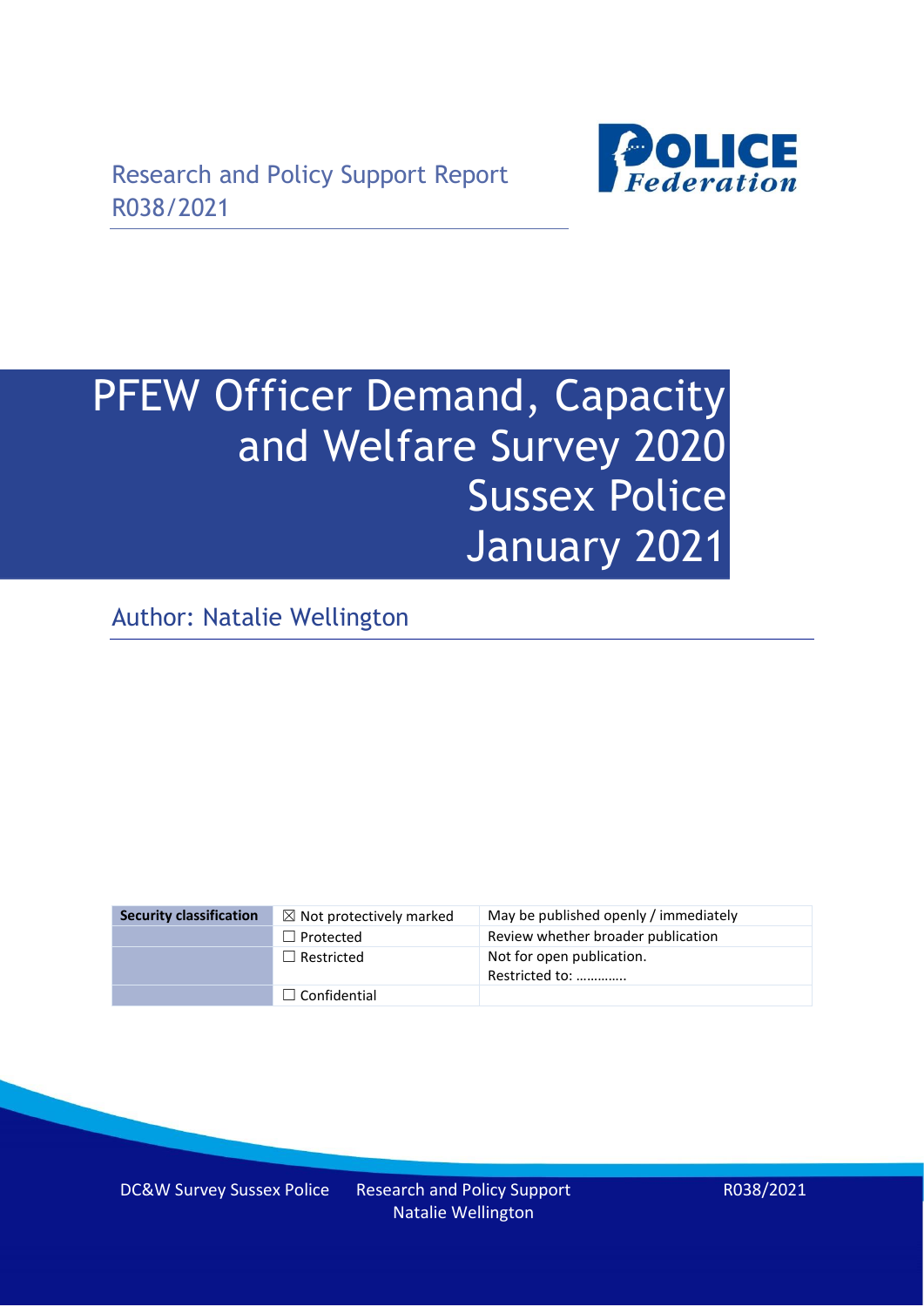# **CONTENTS**

| 4.          |                                                            |  |
|-------------|------------------------------------------------------------|--|
| 5.          |                                                            |  |
| 6.          |                                                            |  |
| $7_{\cdot}$ | ORGANISATIONAL SUPPORT FOR MENTAL HEALTH AND WELLBEING  17 |  |
| 8.          |                                                            |  |
|             |                                                            |  |

Research and Policy Support<br>Natalie Wellington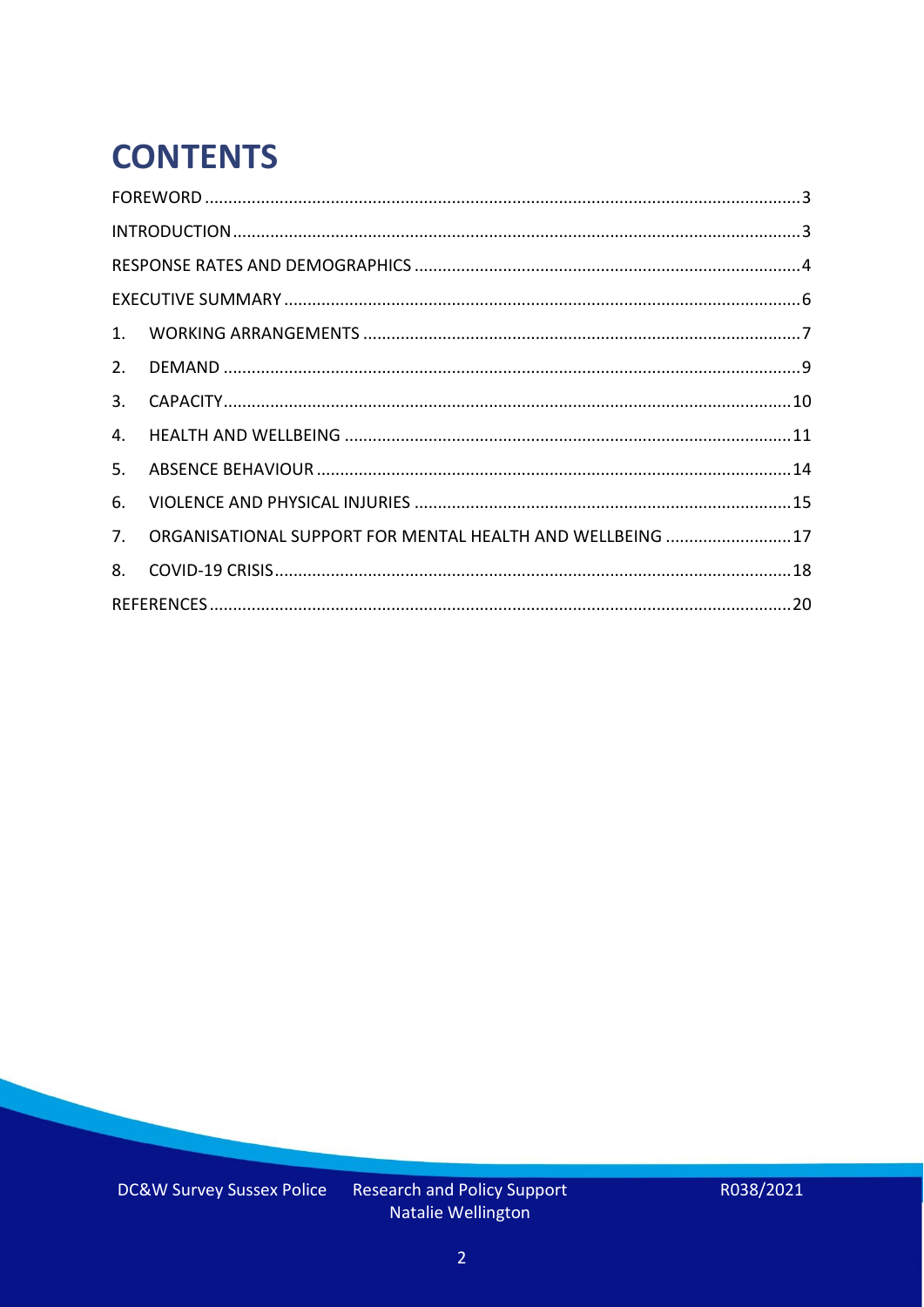### <span id="page-2-0"></span>**FOREWORD**

#### <span id="page-2-1"></span>**INTRODUCTION**

The Demand, Capacity and Welfare Survey is a biennial survey that started in 2016. This was in response to unprecedented budgetary cuts and a 14% fall in officer numbers over a seven year period from a high of 142,056 in 2009 to 122,748 in March 2016. <sup>i</sup> Evidence from a focus group study conducted by the PFEW<sup>ii</sup> also highlighted that these reductions may have been having a negative effect on officers' individual wellbeing. It was within this context that the Police Federation of England and Wales (PFEW) began a biennial Demand, Capacity and Welfare Survey. The 2020 PFEW Demand, Capacity and Welfare Survey is the third iteration of the survey. Due to the current global health crisis we have included questions specific to COVID-19, in order to help us to better understand the impacts of working within the police service during this crisis and officers' experiences on the ground. We have reported personal impacts in a specific section and organisational impacts are reported at contextually appropriate points throughout the report, to enable comparisons with other relevant items (for example we have included the results for the question asking whether COVID-19 has had an impact on single-crewing within the same section as the results for the question regarding frequency of single-crewing).

This report provides a summary of responses to key questions from the 2020 PFEW Officer Demand, Capacity and Welfare Survey from respondents in Sussex Police.

Where appropriate, details of average responses from previous years, or the police service as a whole, are also presented.<sup>1</sup> However, differences across these figures have not been tested to assess whether they are statistically significant;<sup>2</sup> therefore, any and all differences reported are for guidance only and must be treated with caution. When comparing forcelevel data across years, a dash (–) is used, when applicable, to indicate where a force report was not provided due to small sample sizes.

Please be aware that the total number of responses for each item may vary slightly as not all items were answered by all respondents, and all percentages are rounded to the nearest

DC&W Survey Sussex Police Research and Policy Support

 $1$  Data were weighted at a national level on the basis of respondents' force to ensure that each force were proportionally represented within the national sample; no weightings were applied at a force level. More information about weightings can be found in the 2020 Technical Annex R098/2020.

 $2$  As all the data are derived from samples of the population, rather than the whole population, percentage figures calculated are strictly speaking estimates, rather than exact measures. This means that every figure has a margin of error associated with it. Hence a very small percentage difference year on year may be due to sampling, rather than to actual changes.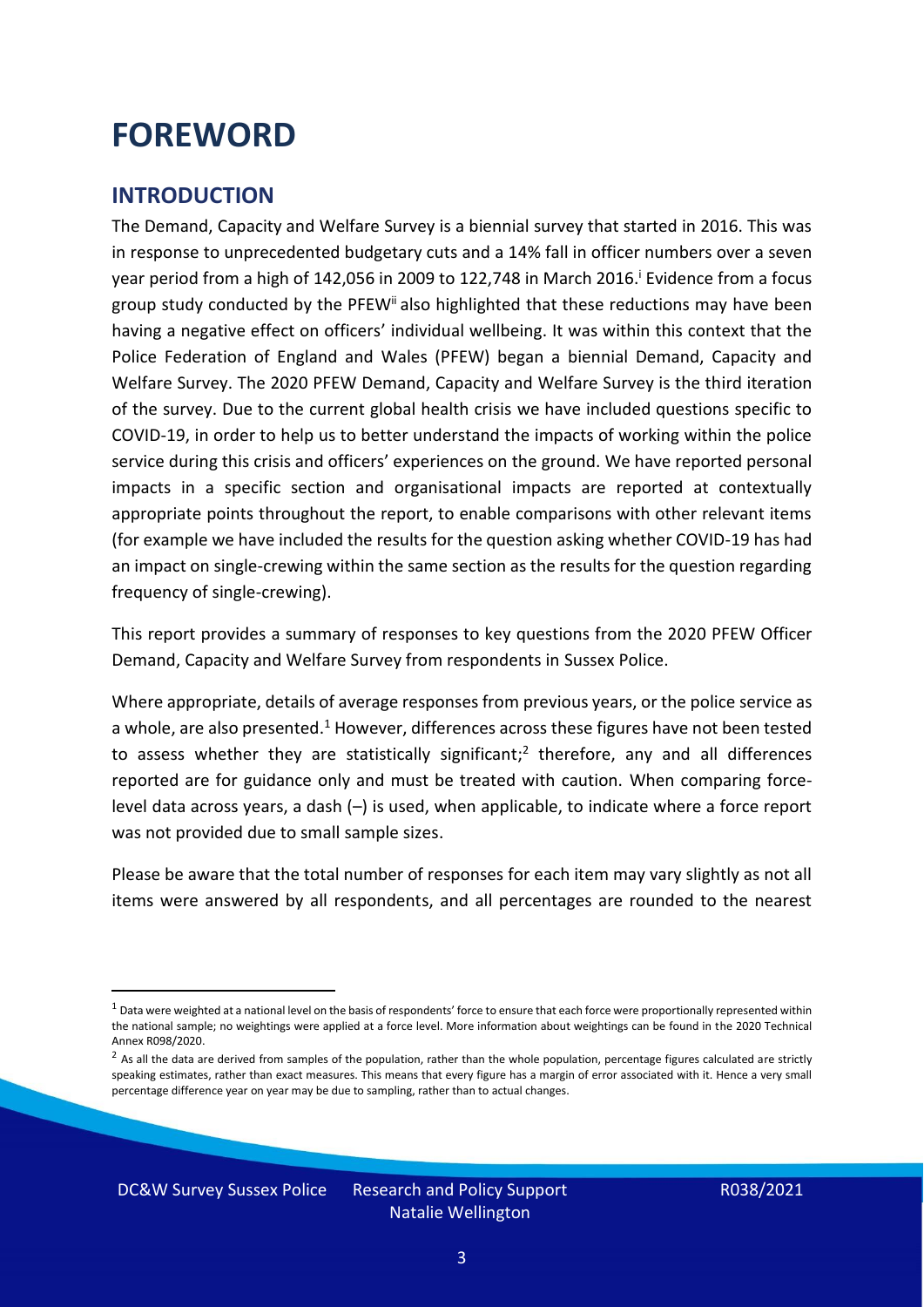whole number. In addition, the actual differences between any and all groups may be quite small, and these details should be considered when interpreting the data.

#### <span id="page-3-0"></span>**RESPONSE RATES AND DEMOGRAPHICS**

Survey responses were gathered over a seven-week period between October and November 2020. All officers of the federated ranks in England and Wales were eligible to participate. Analyses were conducted on a sample of 12,471 responses drawn from all 43 forces across England and Wales. The national response rate for the 2020 survey was 10%.

Overall, 3% of respondents (n=423) to the survey declined to state which force they belonged to. These responses have been included within the national data but are excluded from force-level analyses. $3$ 

257 responses were received from Sussex Police, representing a response rate of around 9% (based on March 2020 Home Office figures of officer headcount).<sup>iii</sup> The margin of error for this report has been calculated using the size of the sample and population. At a 95% confidence level, this force report has a 6% margin of error. If the margin of error is less than 5%, it can be considered to be within the normal bounds of academic rigour.<sup>4</sup> If this threshold has not been met, the results from this report must be interpreted with caution.

58% of responses from Sussex Police were received from male officers and 35% of responses were from female officers. The other 6% preferred not to say or identified in another way. In regards to rank, 79% of respondents from Sussex Police were Constables, 15% were Sergeants, 6% were Inspectors, and 0% were Chief Inspectors. 3% of responses from Sussex Police were received from Black and Minority Ethnic (BME) officers.

DC&W Survey Sussex Police Research and Policy Support

<sup>&</sup>lt;sup>3</sup> Please see the 2020 Technical Annex R098/2020 for excluded cases.

<sup>&</sup>lt;sup>4</sup> The generally accepted academic standards is a 95% confidence level with a 5% (or less) margin of error.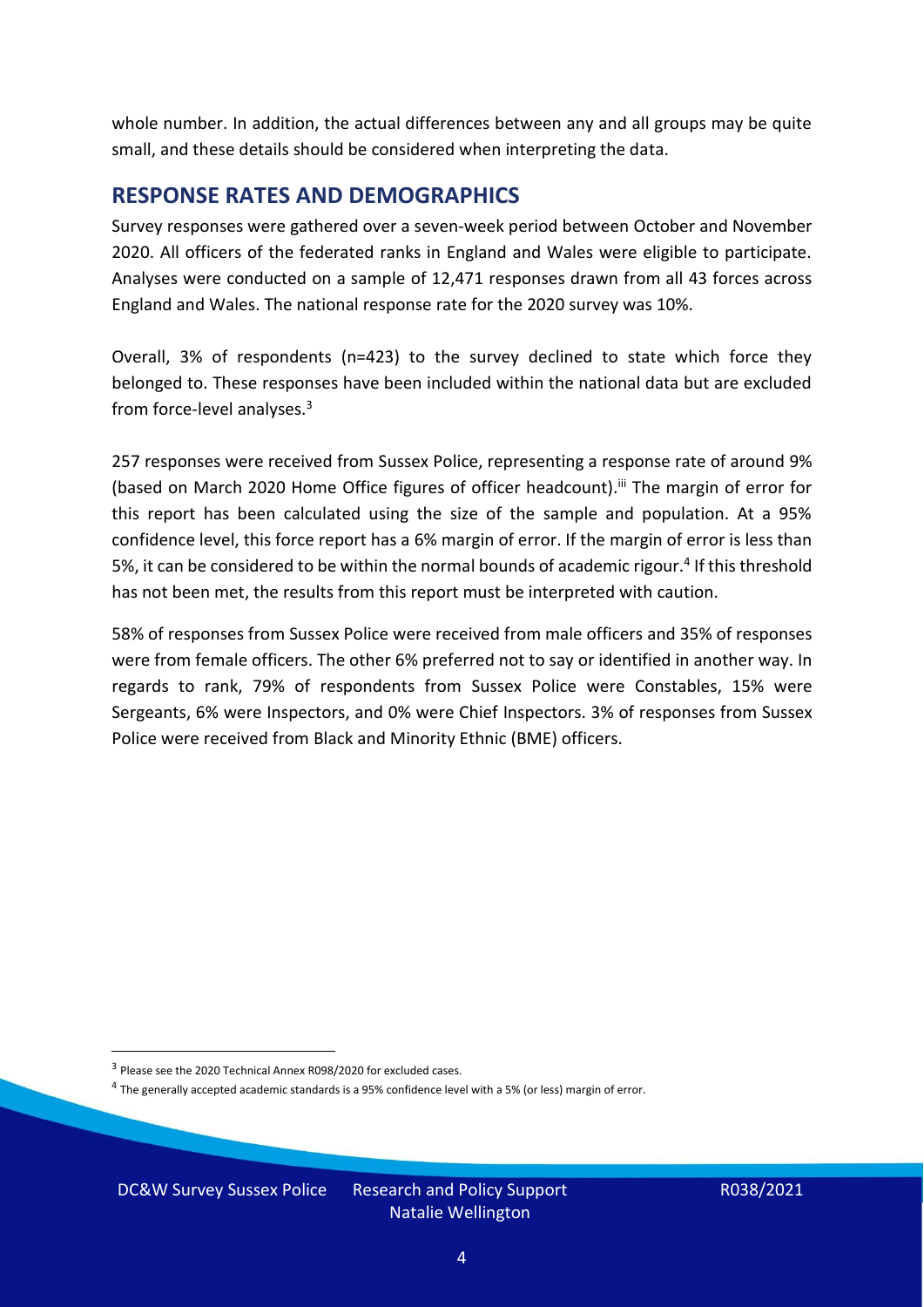### **INFOGRAPHIC**

### **Who responded?**

**257** responses were received from Sussex Police, representing a **9%** response rate.



DC&W Survey Sussex Police Research and Policy Support

Natalie Wellington

#### R038/2021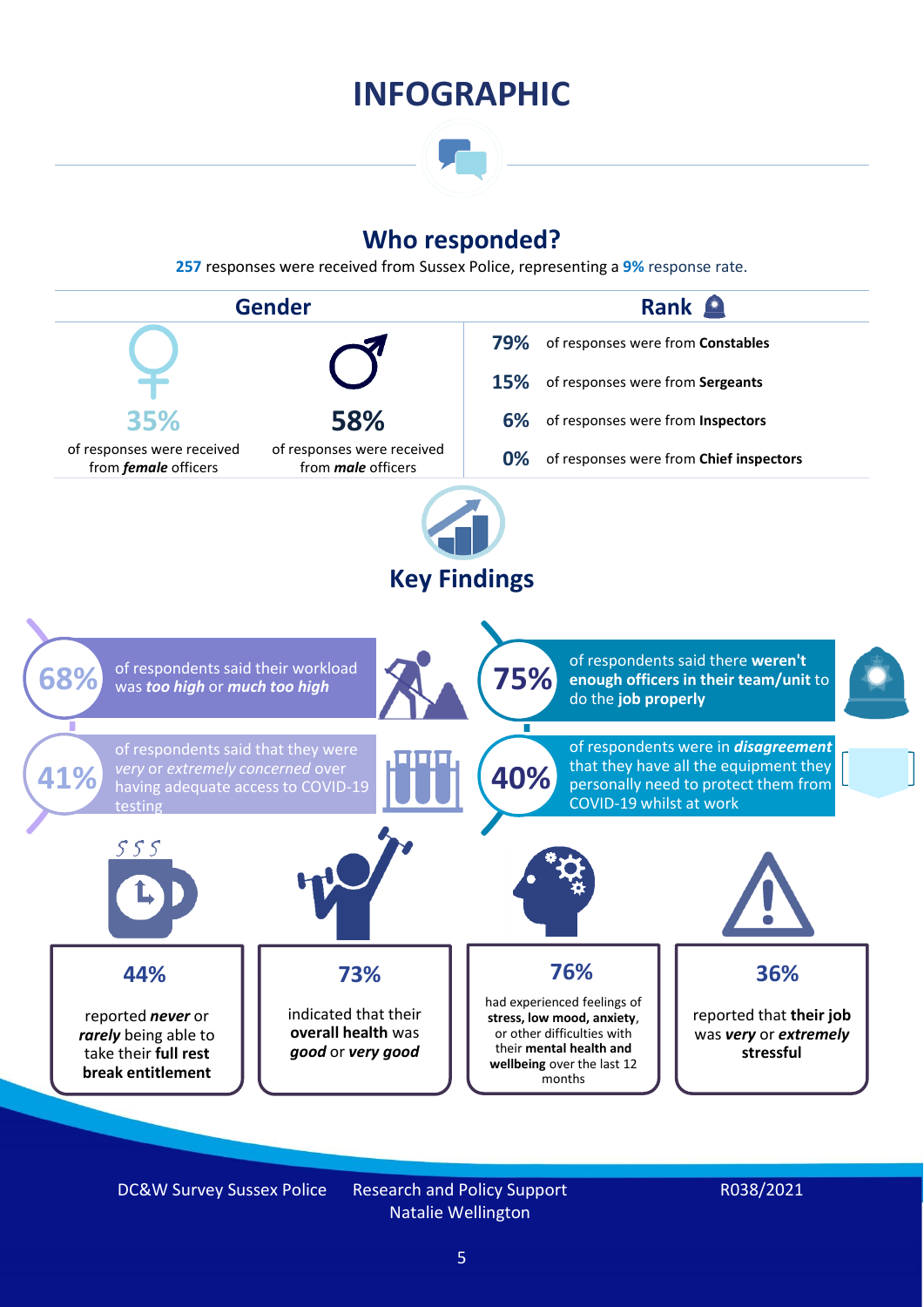### <span id="page-5-0"></span>**EXECUTIVE SUMMARY**

- **257** responses were received from Sussex Police, representing a response rate of around **9%**.
- The average (mean) rating for **overall job satisfaction** for respondents was **5/10**.
- **62%** reported being **single-crewed** *often* or *always* and **15%** reported being **singlecrewed** *more often* due to **COVID-19**.
- **44%** of respondents reported *never* or *rarely* being able to take their **full rest break entitlement**; *lower than* the proportion in 2018 (58%).
- **68%** of respondents reported that their **workload** is currently *too high*, or *much too high*; *lower than* the proportion in 2018 (74%).
- **75%** of respondents said there **weren't enough officers in their team/unit** to do the **job properly**.
- The average (mean) **overall life satisfaction** rating was **6/10**. This can be compared to the national average of 6/10.
- **73%** of respondents indicated that their **overall health** was *good* or *very good.*
- **36%** of respondents said that they viewed their job as *very* or *extremely* **stressful**. This was *lower than* the proportion in 2018 (48%).
- **76%** of respondents indicated that they had **experienced feelings of stress, low mood, anxiety, or other difficulties with their health and wellbeing** over the last 12 months.
- **16%** of respondents reported that they had suffered **one or more injuries** that required medical attention as a result of **work-related violence** in the last year.
- **13%** of respondents reported that they had suffered **one or more injuries** that required medical attention as a result of **work-related accidents** in the last year.
- **24%** of respondents reported that they were *very* or *extremely worried* about the **impact that the COVID-19 crisis will have on them personally**.
- **1%** of respondents reported that they *have* or *have had* **COVID-19** confirmed by a positive antigen or antibody test.
- **40%** of respondents reported that they *disagreed* or *strongly disagreed* that they **have all the equipment they personally need to protect them from COVID-19 whilst at work**.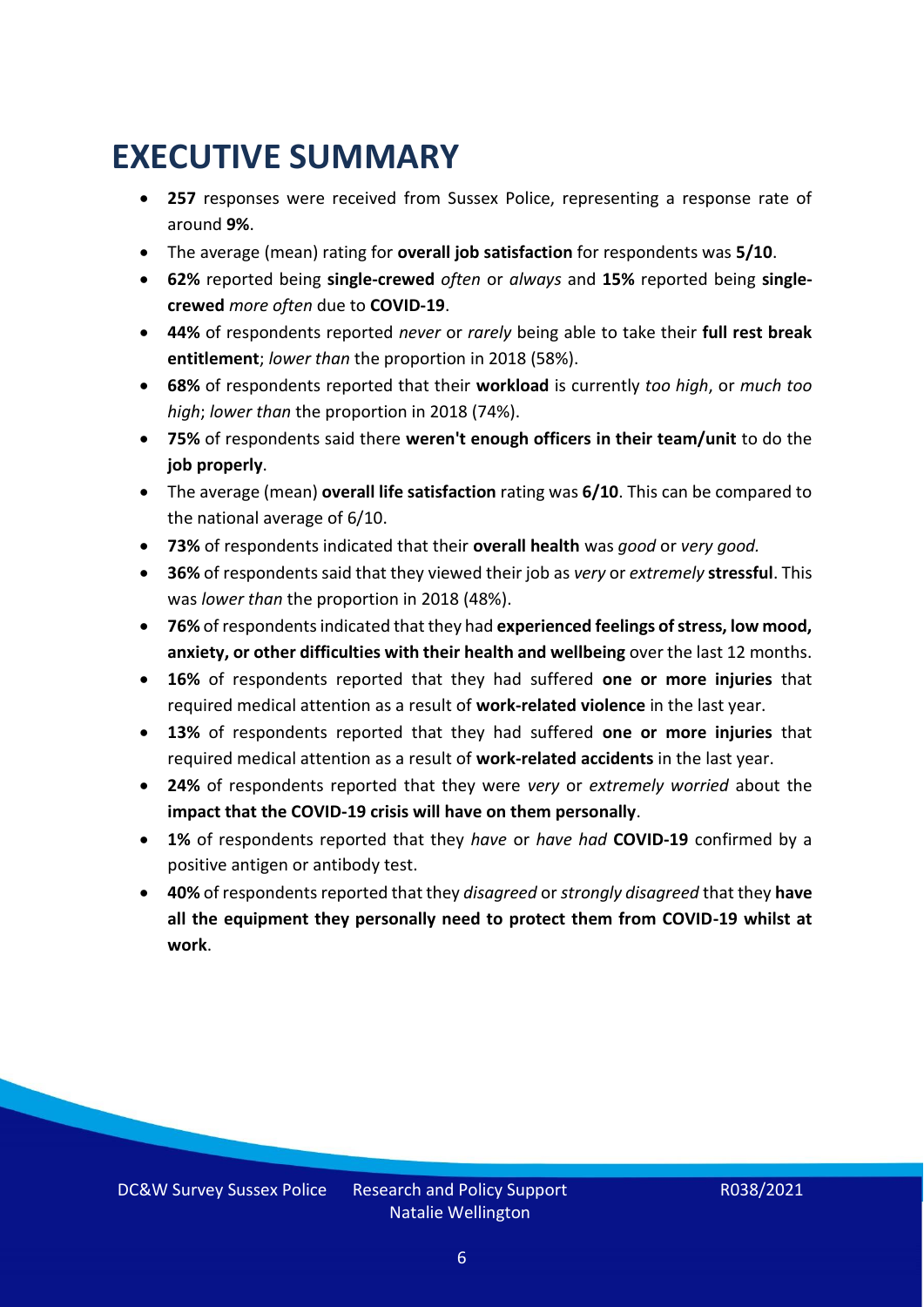### <span id="page-6-0"></span>**1. WORKING ARRANGEMENTS**

### **1.1. OVERALL JOB SATISFACTION**

Respondents were asked to rate their overall job satisfaction between 0 and 10, where 0 was 'not at all satisfied' and 10 was 'completely satisfied.' The average (mean) rating for overall job satisfaction for respondents from Sussex Police was 5/10 (range 0-10), with 33% of respondents reporting an overall job satisfaction rating of *4* or *less*. This can be compared to the national average of 5/10 (range 0-10), and 37% of respondents reporting an overall job satisfaction rating of *4* or *less*.

### **1.2. SHIFT LENGTH**

4% of respondents from Sussex Police reported that their formal shift duration was more than the 8-10 hours advised by the Health and Safety Executive<sup>iv</sup> and the Police Negotiating Board,<sup>v</sup> and 3% of respondents indicated a shift length of *12 hours* or *more*. 9% of the national sample indicated that their formal shift duration was more than 8-10 hours, and 7% indicated a shift length of *12 hours* or *more*. 5

#### **1.3. SINGLE-CREWING**

Among respondents from Sussex Police, for whom this item was applicable, 62% reported being single-crewed either *often* or *always* over the previous 12-month period. This can be compared with 58% of respondents from the national sample.<sup>6</sup>

Due to COVID and the social distancing regulations implemented by the UK government, forces may have changed their normal operational procedures around crewing in order to reduce opportunities for infection between colleagues. The NPCC released guidance stating that when officers are double crewed a surgical Type IIR face mask should be worn in an enclosed space, such as a vehicle or personnel carrier, when social distancing cannot be achieved.<sup>vi</sup> However, some of the units may have decided to reduce the risk further by limiting double crewing or placing officers in bubbles. As such, in this year's iteration of the survey we wanted to ask an additional query about COVID-19 in relation to crewing levels, to see if crewing levels were affected by this. The findings were that 15% from Sussex Police reported being single-crewed *more often* due to COVID-19.

DC&W Survey Sussex Police Research and Policy Support

<sup>&</sup>lt;sup>5</sup> Respondents that reported not applicable were removed from force-level and national analysis.

 $<sup>6</sup>$  Respondents that reported not applicable were removed from force-level and national analysis.</sup>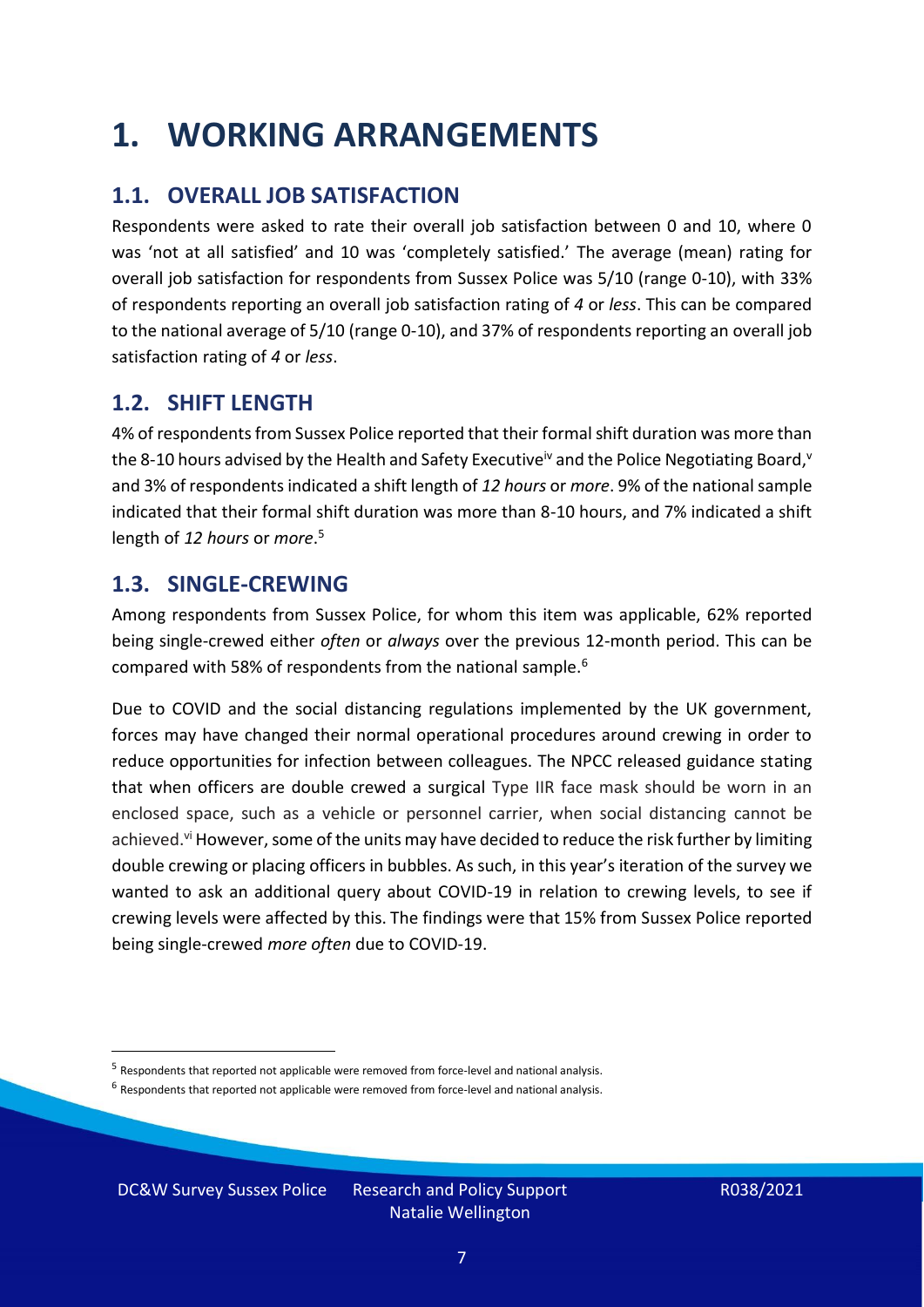### **1.4. BREAKS, REST DAYS AND ANNUAL LEAVE**

44% of respondents from Sussex Police reported *never* or *rarely* being able to take their full rest break entitlement, and 54% reported having had *two* or *more* rest days cancelled in the previous 12-month period. Furthermore, 68% of respondents from Sussex Police told us that they had a request for annual leave refused *once* or *more* in the previous 12-month period.

Historical comparisons for items relating to breaks, rest days and annual leave for Sussex Police, are also provided in *Table 1* below.

| Table 1: Force level figures for breaks, rest days<br>and annual leave                                       | 2016 | 2018 | 2020 |
|--------------------------------------------------------------------------------------------------------------|------|------|------|
| Reported being never or rarely able to take full<br>rest break entitlement                                   | 63%  | 58%  | 44%  |
| Reported having two or more rest days<br>cancelled in the previous 12 months                                 | 74%  | 68%  | 54%  |
| Reported having a request for annual leave<br>refused once or more in the previous 12<br>months <sup>7</sup> | 93%  | 79%  | 68%  |

DC&W Survey Sussex Police Research and Policy Support

<sup>&</sup>lt;sup>7</sup> Please note, there were moderate changes to the question wording and response scale for this item between the 2016 and 2018 iterations of this survey. Please take this into consideration when interpreting any and all differences in the findings between these years, as altering the way in which a question is framed may unintentionally affect the way in which an individual responds.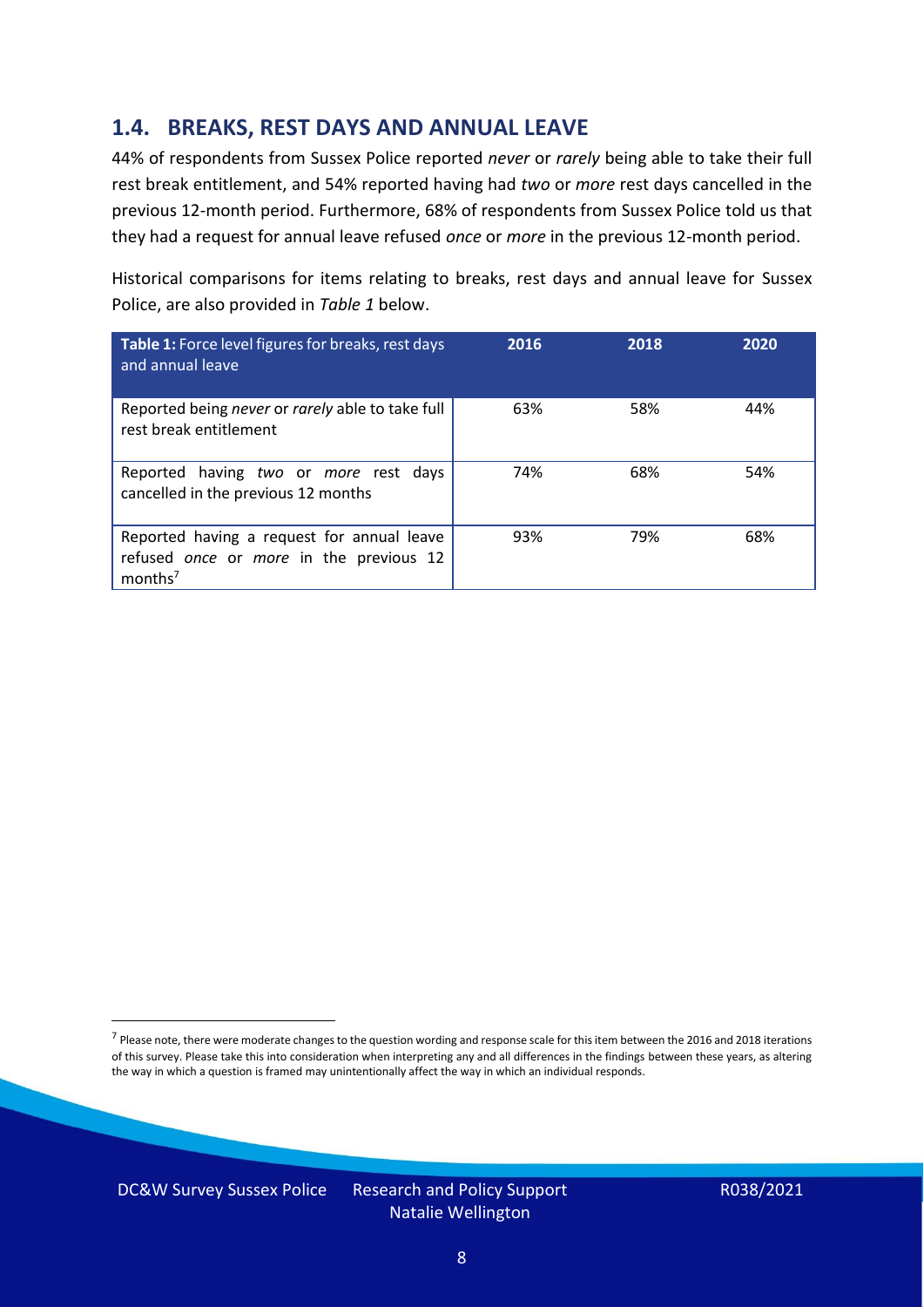### <span id="page-8-0"></span>**2. DEMAND**

### **2.1. WORKLOAD**

68% of respondents from Sussex Police told us that their workload is currently *too high*, or *much too high*. An historical comparison for both national and local proportions for workload are displayed in *Table 2* below.

| Table 2: Proportion of respondents reporting<br>that their workload was too high or much too<br>high in the previous 12-month period | 2016 | 2018 | 2020 |
|--------------------------------------------------------------------------------------------------------------------------------------|------|------|------|
| Force-level figures                                                                                                                  | 63%  | 74%  | 68%  |
| National figures                                                                                                                     | 66%  | 72%  | 60%  |

### **2.2. AMOUNT AND PACE OF WORK**

81% of respondents from Sussex Police *disagreed* or *strongly disagreed* that they generally have enough officers to manage all the demands being made on them as a team/unit.

Furthermore, 13% *agreed* or *strongly agreed* that they had enough time to engage in proactive policing in their team/unit. An historical comparison for both national and local proportions for this item are displayed in *Table 3* below.

| Table 3: Proportion of respondents reporting<br>that they agreed or strongly agreed that they<br>had enough time to engage in proactive<br>policing in their team/unit | 2016 | 2018 | 2020 |
|------------------------------------------------------------------------------------------------------------------------------------------------------------------------|------|------|------|
| Force-level figures                                                                                                                                                    | 11%  | 10%  | 13%  |
| <b>National figures</b>                                                                                                                                                | 13%  | 9%   | 14%  |

DC&W Survey Sussex Police Research and Policy Support Natalie Wellington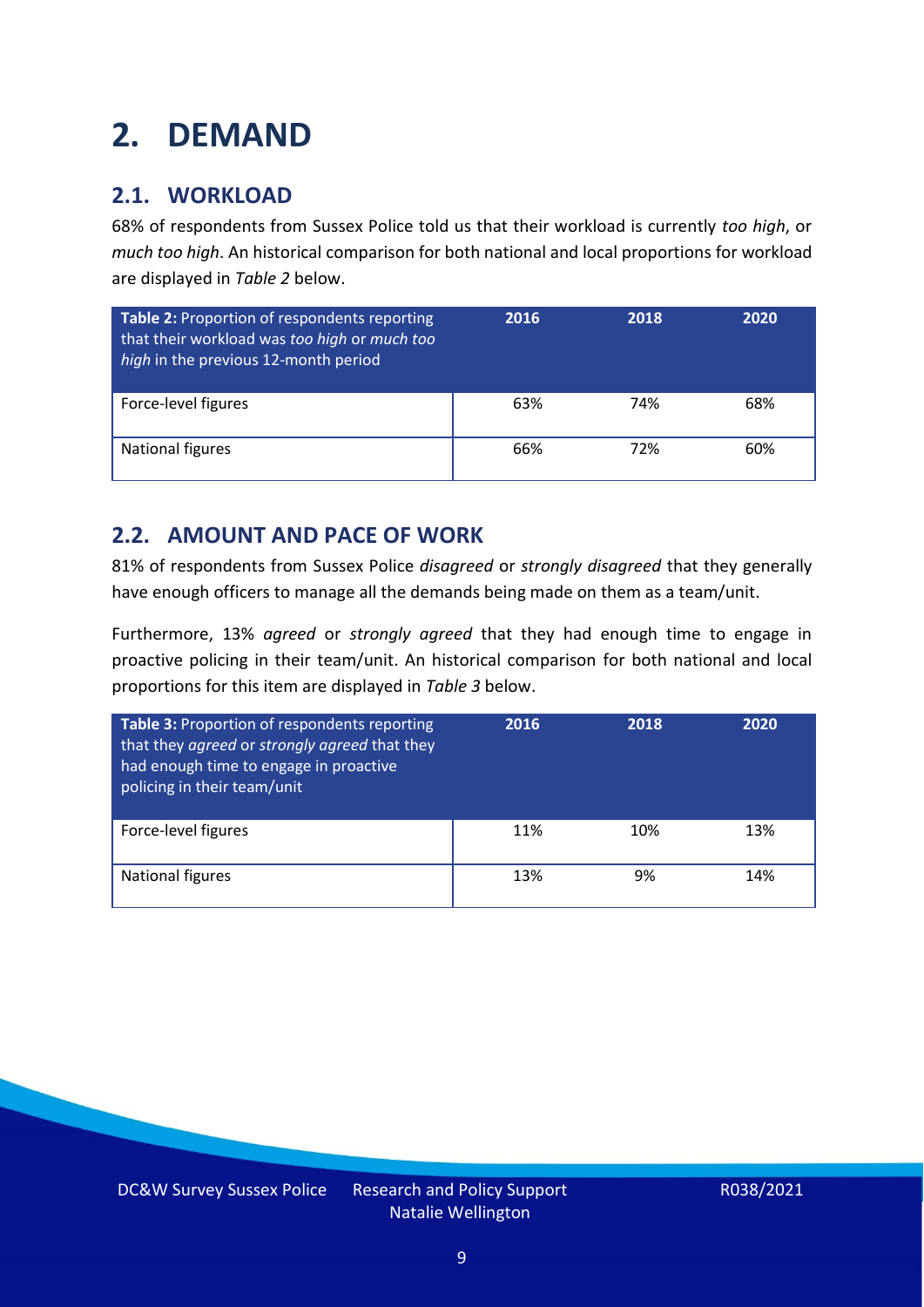### <span id="page-9-0"></span>**3. CAPACITY**

### **3.1. MINIMUM OFFICER STAFFING**

81% of respondents from Sussex Police indicated that their team or unit had a minimum officer staffing level.

Among respondents whose team or unit had a minimum officer staffing level, 19% indicated that this level was *never* or *rarely* achieved.

Respondents were asked how often minimum staffing levels have been met compared to before the COVID-19 crisis. 34% reported minimum staffing levels being met *less frequently* compared to before the COVID-19 crisis.

### **3.2. OFFICER STAFFING ARRANGEMENTS**

70% of respondents *disagreed* or *strongly disagreed* that the way officer staffing levels are determined in their team/unit seems to be effective. Historical comparisons for this item and one other key item, relating to capacity to deal with demand for Sussex Police, are provided in *Table 4* below.

| Table 4: Force level figures for key items relating to capacity                         |                                                               |      |      |  |
|-----------------------------------------------------------------------------------------|---------------------------------------------------------------|------|------|--|
| <b>Statements</b>                                                                       | Proportion of respondents who<br>disagreed with the statement |      |      |  |
|                                                                                         | 2016                                                          | 2018 | 2020 |  |
| The way officer staffing levels are determined in my<br>team/unit seems to be effective | 74%                                                           | 77%  | 70%  |  |
| There are enough officers in my team/unit for me to do<br>my job properly               | 81%                                                           | 82%  | 75%  |  |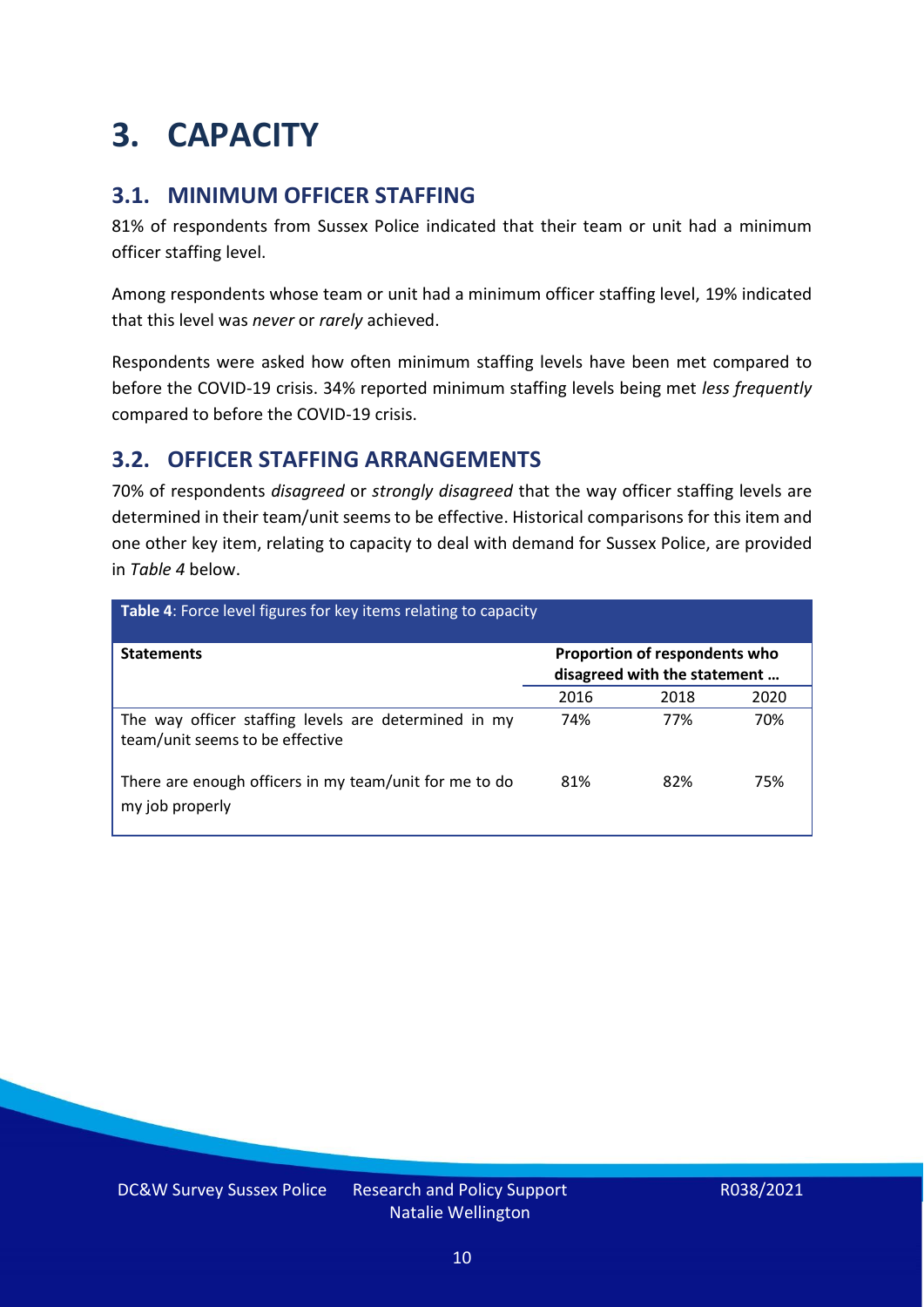### <span id="page-10-0"></span>**4. HEALTH AND WELLBEING**

### **4.1. OVERALL LIFE SATISFACTION AND WORTHWHILENESS**

Respondents were asked to rate their overall life satisfaction on a scale from 0 to 10, where 0 was *'Not at all satisfied'* and 10 was *'Completely satisfied'*. Furthermore, respondents were also asked to rate how worthwhile they feel the things they do in their life are on a scale from 0 to 10, where 0 was *'Not at all worthwhile'* and 10 was *'Completely worthwhile'.* These two items replicate the overall life satisfaction and overall worthwhileness questions posed within the Annual Population Survey by the Office for National Statistics (UK) and were included in the Demand, Capacity and Welfare Survey to enable benchmarking against the general population. vii

The average (mean) overall life satisfaction rating for the general population was 7 out of 10. The average (mean) rating for Sussex Police was 6 out of 10, with 25% of respondents reporting a low overall life satisfaction rating of *4* or *less*. These results can be compared to the national average of 6/10, with 23% of respondents reporting a low overall life satisfaction rating of *4* or *less*.

The average (mean) overall worthwhileness rating for the general population was 7 out of 10. The average (mean) rating for Sussex Police was 7 out of 10, with 21% of respondents reporting a low overall worthwhileness rating of *4* or *less*. These results can be compared to the national average of 7/10, with 18% of respondents reporting a low overall worthwhileness rating of *4* or *less*.

### **4.2. OVERALL PHYSICAL HEALTH**

Respondents were asked to rate their overall health on a scale from *very good* to *very poor*. An historical comparison for both national and local proportions for this item are in *Table 5* below.

| Table 5: Self-rated overall physical health |                       | 2016 | 2018 | 2020 |
|---------------------------------------------|-----------------------|------|------|------|
|                                             | Poor or very poor     | 10%  | 7%   | 7%   |
| Force-level figures                         | Neither good nor poor | 24%  | 17%  | 20%  |
|                                             | Good or very good     | 66%  | 76%  | 73%  |
|                                             | Poor or very poor     | 12%  | 7%   | 9%   |
| National figures                            | Neither good nor poor | 23%  | 17%  | 20%  |
|                                             | Good or very good     | 65%  | 77%  | 71%  |

DC&W Survey Sussex Police Research and Policy Support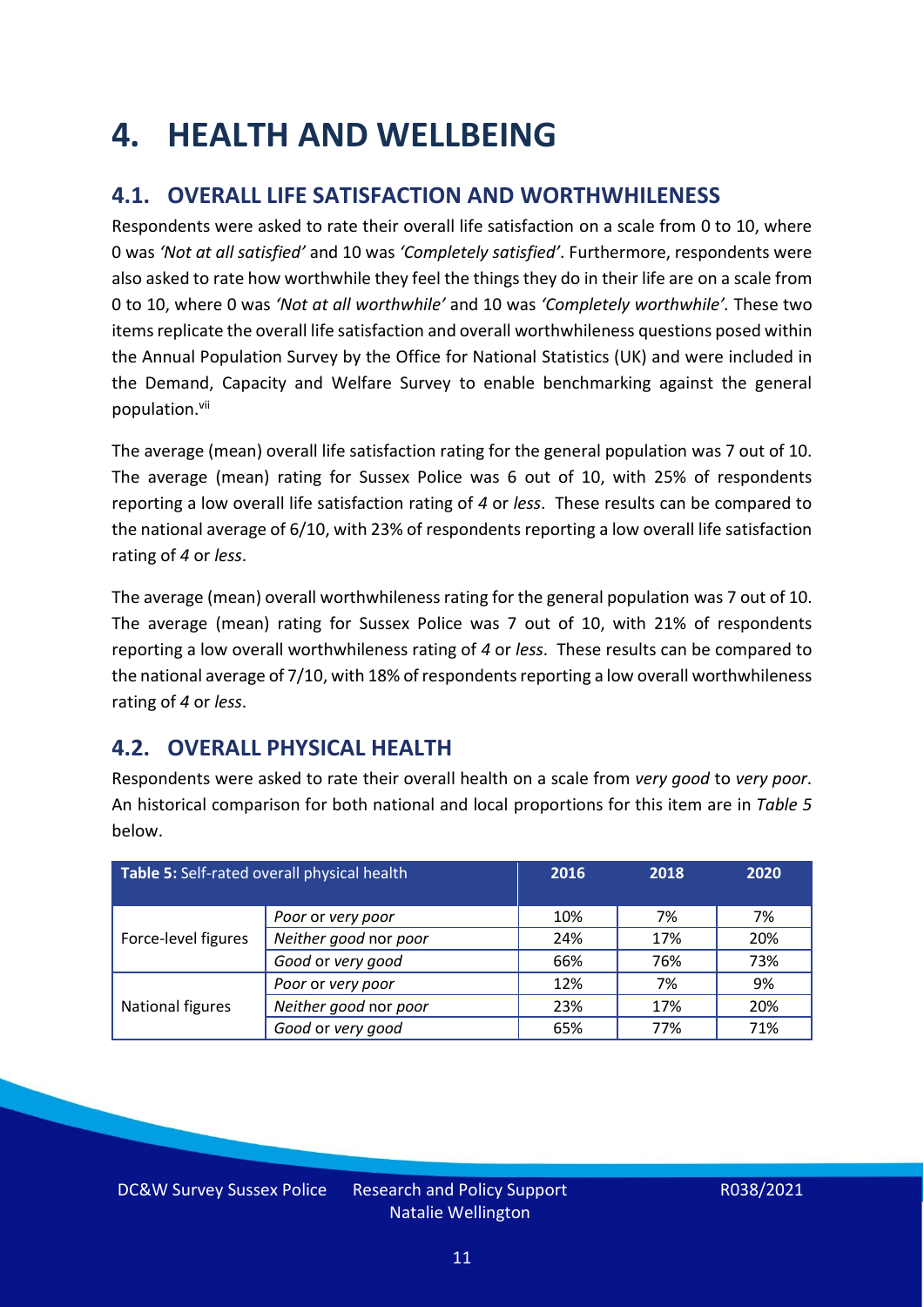### **4.3. SINGLE-ITEM INDICATORS FOR MENTAL HEALTH**

#### **4.3.1. ANXIETY AND HAPPINESS**

Overall anxiety was measured using a single-item measure. Respondents were asked to rate how anxious they had felt the day before on a scale from 0 to 10, where 0 was *'Not at all anxious'* and 10 was *'Completely anxious'*. Overall happiness was also measured using a single-item measure and respondents were asked to rate how happy they had been the day before on a scale from 0 to 10, where 0 was *'Not at all happy'* and 10 was *'Completely happy'*. These items replicate the overall anxiety and overall happiness questions posed within the Annual Population Survey by the Office for National Statistics (UK) and were chosen to enable benchmarking against the general population.<sup>viii</sup>

The average (mean) overall anxiety rating for the general population was 4 out of 10, with 36% of respondents reporting a high overall anxiety rating of *6* or *more*. <sup>8</sup> The average (mean) rating for Sussex Police was 4 out of 10, with 36% of respondents reporting a high overall anxiety rating of *6* or *more*. These results can be compared to the national average of 4/10, with 35% of respondents reporting a high overall anxiety rating of *6* or *more*. 9

The average (mean) overall happiness rating for the general population was 7 out of 10. The average (mean) rating for Sussex Police was 6 out of 10, with 25% of respondents reporting a low overall happiness rating of *4* or *less*. These results can be compared to the national average of 6/10, with 25% of respondents reporting a low overall happinessrating of *4* or *less*.

#### **4.3.2. STRESS**

Work related stress was measured using a single-item measure. 36% of respondents from Sussex Police said that they viewed their job as *very* or *extremely stressful*.

This is *higher than* the proportion reported in the national sample (33%) and *lower than* the proportion reported by Sussex Police in 2018 (48%).

Stress outside of work was assessed using an adaptation of the work-related stress measure. 11% of respondents from Sussex Police said that they viewed their life outside of work as *very* or *extremely stressful*.

DC&W Survey Sussex Police Research and Policy Support

<sup>&</sup>lt;sup>8</sup> Please note that proportions for other wellbeing measures were not provided

 $9$  Overall scores for anxiety have been grouped and reported differently to life satisfaction, worthwhileness and happiness. The percentage of respondents scoring a high rating of *6* or *more* has been reported, as higher scores for anxiety are commonly associated with lower individual wellbeing. Whereas, the percentage of respondents scoring a very low rating of *4* or *less* has been reported for life satisfaction, worthwhileness and happiness, as lower scores on these measures are commonly associated with lower individual wellbeing.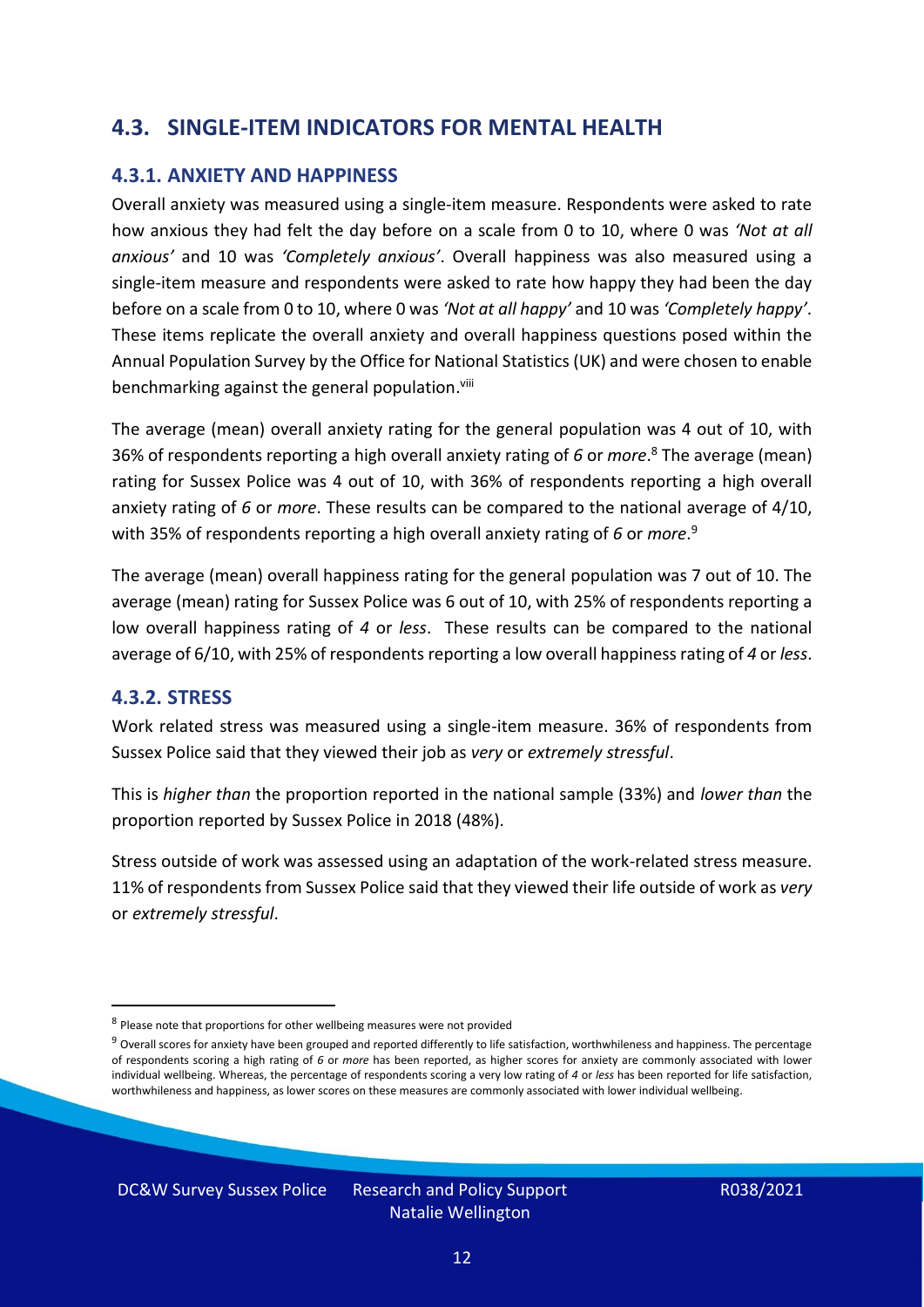#### **4.3.4. MENTAL HEALTH OVERVIEW**

A top-level broad overview of mental health and wellbeing was established using an item that asked respondents to indicate whether they had experienced feelings of stress, low mood, anxiety, or other difficulties with their health and wellbeing over the last 12 months. 76% of respondents from Sussex Police indicated that they had experienced feelings of stress, low mood, anxiety, or other difficulties with their health and wellbeing over the last 12 months; with 92% of these respondents also indicating that these feelings were caused by, or made worse by work.

#### **4.3.5. MENTAL WELLBEING**

Respondents' mental wellbeing was measured using the Short Warwick-Edinburgh Mental Wellbeing Scale,<sup>ix</sup> which asked them to rate their experience during the last two weeks for seven positively framed items. A metric score was calculated which indicated participants' overall wellbeing. The higher the score is, the better their overall wellbeing is thought to be.<sup>10</sup>

The metric score for Sussex Police is presented in *Table 6* below across years. This is also alongside the metric score for the national sample across years.

| <b>Table 6:</b> Average (mean) metric score for the Short Warwick-<br>Edinburgh Mental Wellbeing Scale | 2016 | 2018 | 2020 |
|--------------------------------------------------------------------------------------------------------|------|------|------|
| Force-level figures                                                                                    | 19   | 20   | 21   |
| National figures                                                                                       | 19   | 20   | 21   |

 $10$  The Short Warwick-Edinburgh Mental Wellbeing Scale was developed by the Universities of Warwick, Edinburgh and Leeds in conjunction with NHS Health Scotland (© University of Warwick, 2006).

DC&W Survey Sussex Police Research and Policy Support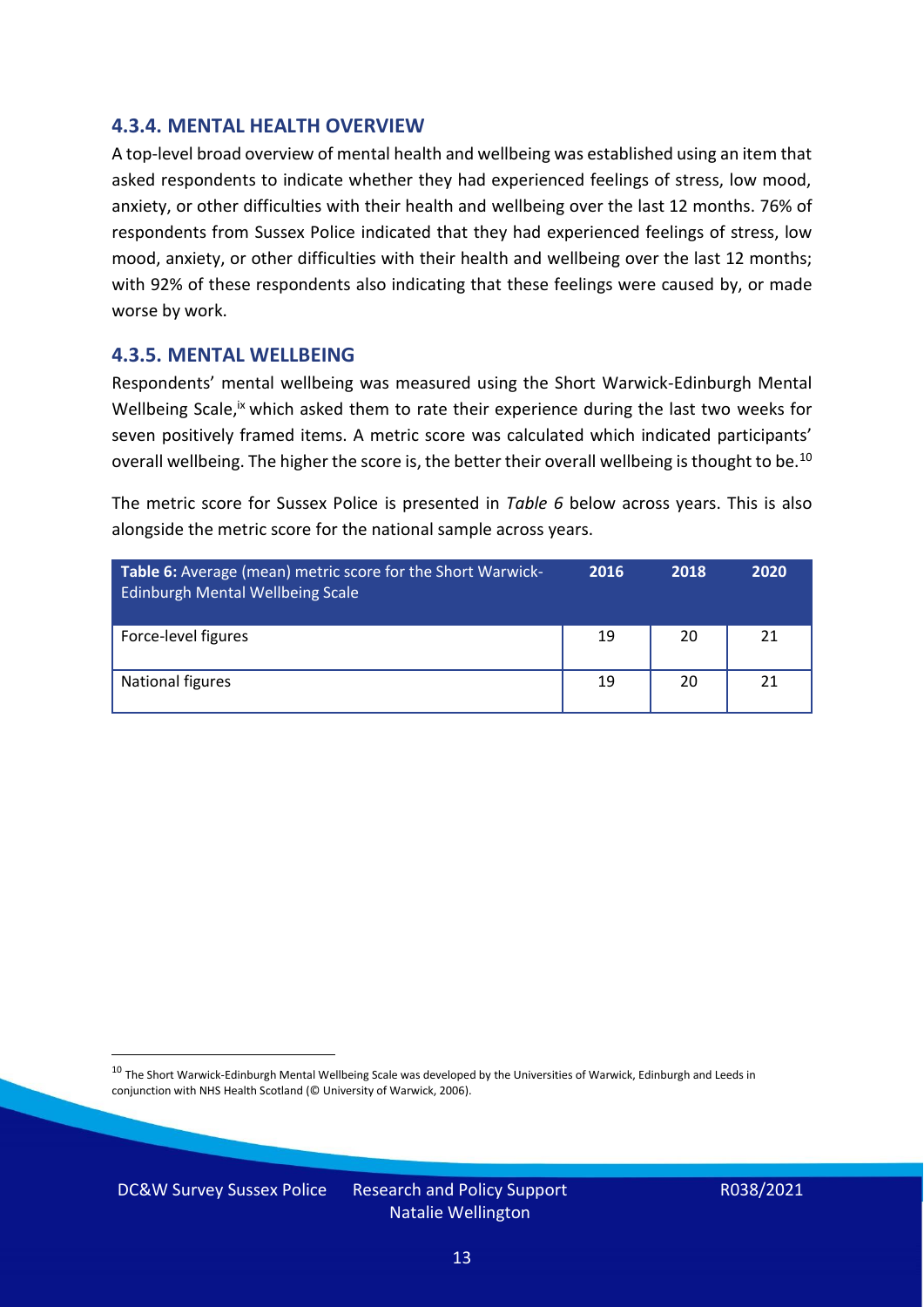### <span id="page-13-0"></span>**5. ABSENCE BEHAVIOUR**

### **5.1. ABSENCE**

63% of respondents from Sussex Police reported *one* or *more* days of sickness absence and 34% of respondents indicated that at least one day of their sickness absence was attributable to stress, depression, or anxiety.

The national proportion of respondents who had taken *one* or *more* days of sickness absence was 48% and 32% of respondents indicated that at least one day of their sickness absence was attributable to stress, depression, or anxiety.

### **5.2. PRESENTEEISM AND LEAVEISM**

Presenteeism is the act of attending work while ill. This has been shown to be associated with subsequent health decline, particularly in relation to burnout, $x$  and can lead to elevated absenteeism.<sup>xi</sup> Moreover, evidence suggests that presenteeism can compound the effects of the initial illness and negatively influence job satisfaction, resulting in negative job attitudes and withdrawal from work.<sup>xii</sup>

Leaveism is a term to describe hidden sickness absence and work undertaken during rest periods. A core dimension of leaveism includes using allocated time off such as annual leave entitlements to take time off when they are in fact unwell. Findings for Sussex Police across years are presented in *Table 7* below.

| Table 7: Proportion of respondents reporting the<br>following absence behaviour once or more over the<br>previous 12 months |                             | 2016 | 2018 | 2020 |
|-----------------------------------------------------------------------------------------------------------------------------|-----------------------------|------|------|------|
| Presenteeism                                                                                                                | Due to Physical health      | 89%  | 81%  | 69%  |
|                                                                                                                             | Due to Psychological health | 64%  | 74%  | 66%  |
| annual leave to<br><b>Using</b><br>time off due to<br>take                                                                  | Due to Physical health      | 59%  | 39%  | 29%  |
| health                                                                                                                      | Due to Psychological health | 42%  | 44%  | 47%  |

DC&W Survey Sussex Police Research and Policy Support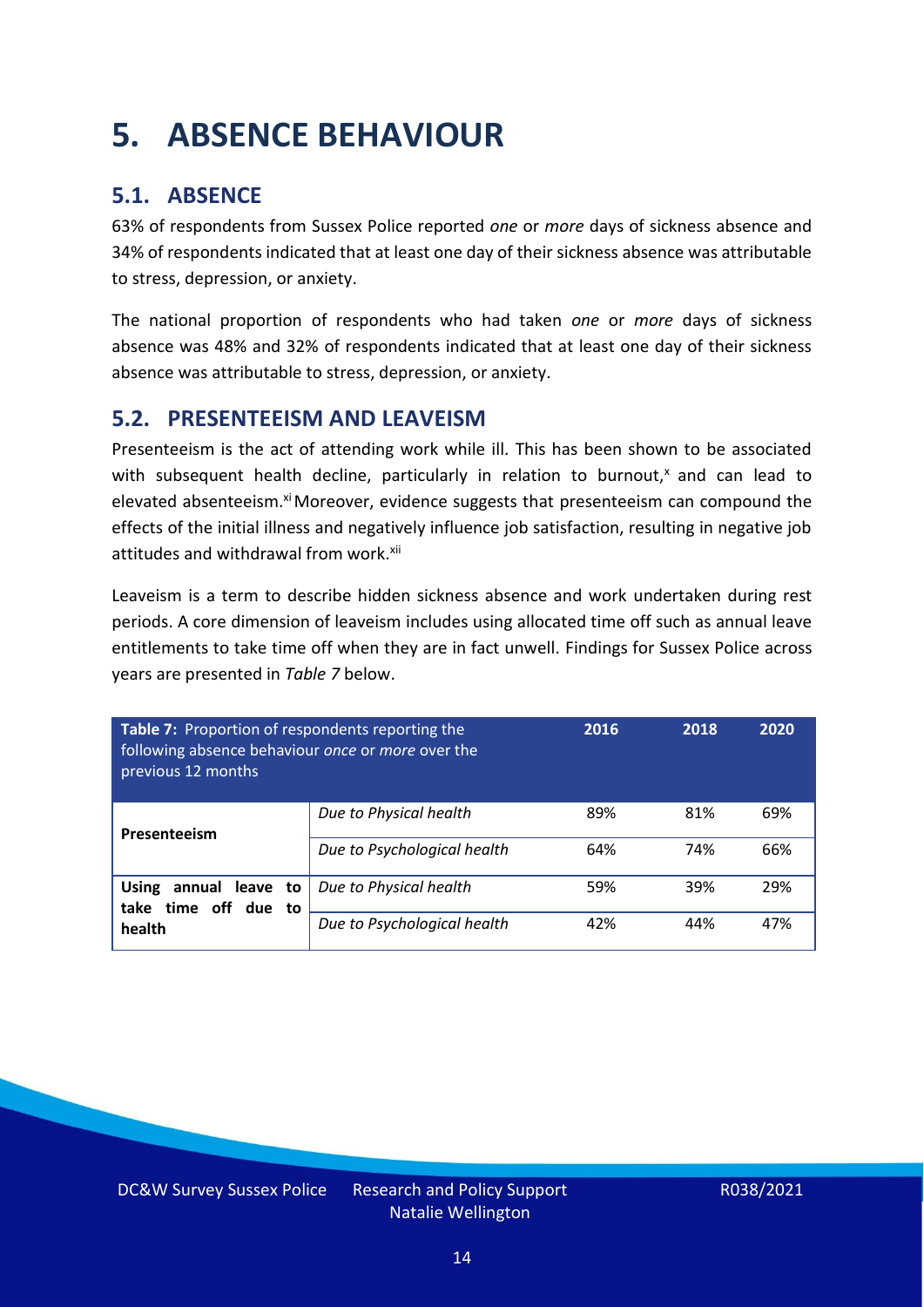## <span id="page-14-0"></span>**6. VIOLENCE AND PHYSICAL INJURIES**

### **6.1. VIOLENCE**

Verbal and physical violence was assessed using four questions regarding how often officers received verbal insults, verbal threats, spitting assaults, unarmed physical attacks, and attacks with a weapon from members of the public over the previous 12 months. Findings for Sussex Police are presented in *Table 8* below.

**Table 8**: Force level figures for frequency of verbal and physical violence from members of the public

| Type of violent victimisation                                                          | Proportion of respondents indicating frequency<br>of experience as at least once a week |      |      |
|----------------------------------------------------------------------------------------|-----------------------------------------------------------------------------------------|------|------|
|                                                                                        | 2016                                                                                    | 2018 | 2020 |
| Verbal insults (e.g. swearing, shouting, abuse)                                        | 39%                                                                                     | 39%  | 33%  |
| Verbal threats (e.g. threat of hitting, threat of<br>kicking)                          | 23%                                                                                     | 27%  | 18%  |
| Spitting assaults (i.e. being deliberately spat<br>$upon)$ <sup>11</sup>               | $\cdots$                                                                                | 4%   | 4%   |
| Unarmed physical attacks (e.g. struggling to get<br>free, wrestling, hitting, kicking) | 15%                                                                                     | 17%  | 10%  |
| Use of a deadly weapon (e.g. stick, bottle, axe,<br>firearm)                           | 1%                                                                                      | 0%   | 1%   |

### **6.2. INJURIES**

16% of Sussex Police respondents reported that they had suffered *one or more* injuries that required medical attention as a result of **work-related violence** in the last year.

This is *the same as* the proportion reporting *one or more* injuries as a result of **work-related violence** in the national sample (16%) and *lower than* the proportion reported by Sussex Police in 2018 (19%).

13% of Sussex Police respondents reported that they had suffered one or more injuries that required medical attention as a result of **work-related accidents** in the last year.

 $11$  Data on spitting assaults is not available for the year 2016 as the item was not included until the 2018 iteration of the survey.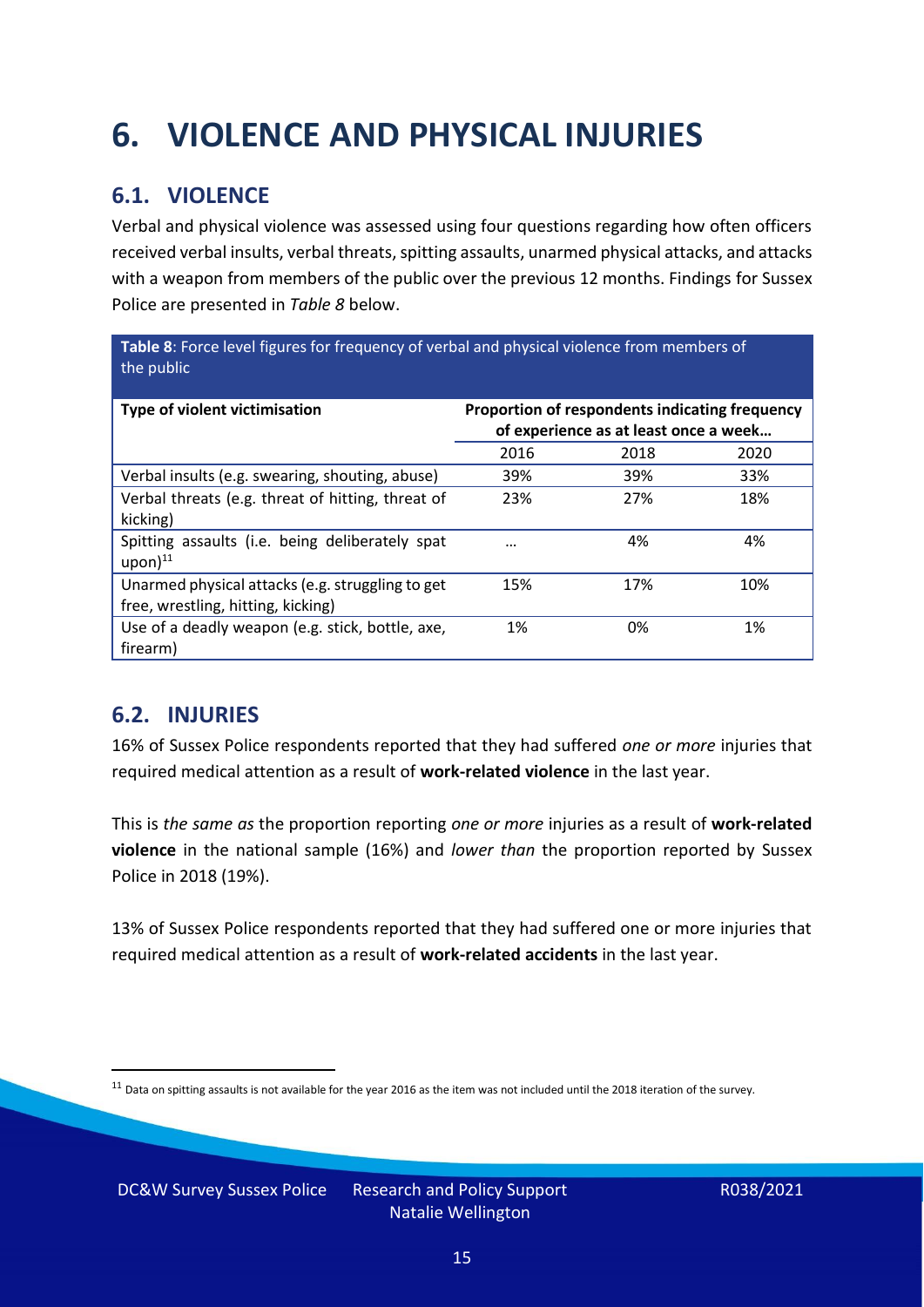This is *higher than* the proportion reporting *one or more* injuries as a result of **work-related accidents** in the national sample (11%) and *lower than* the proportion reported by Sussex Police in 2018 (15%).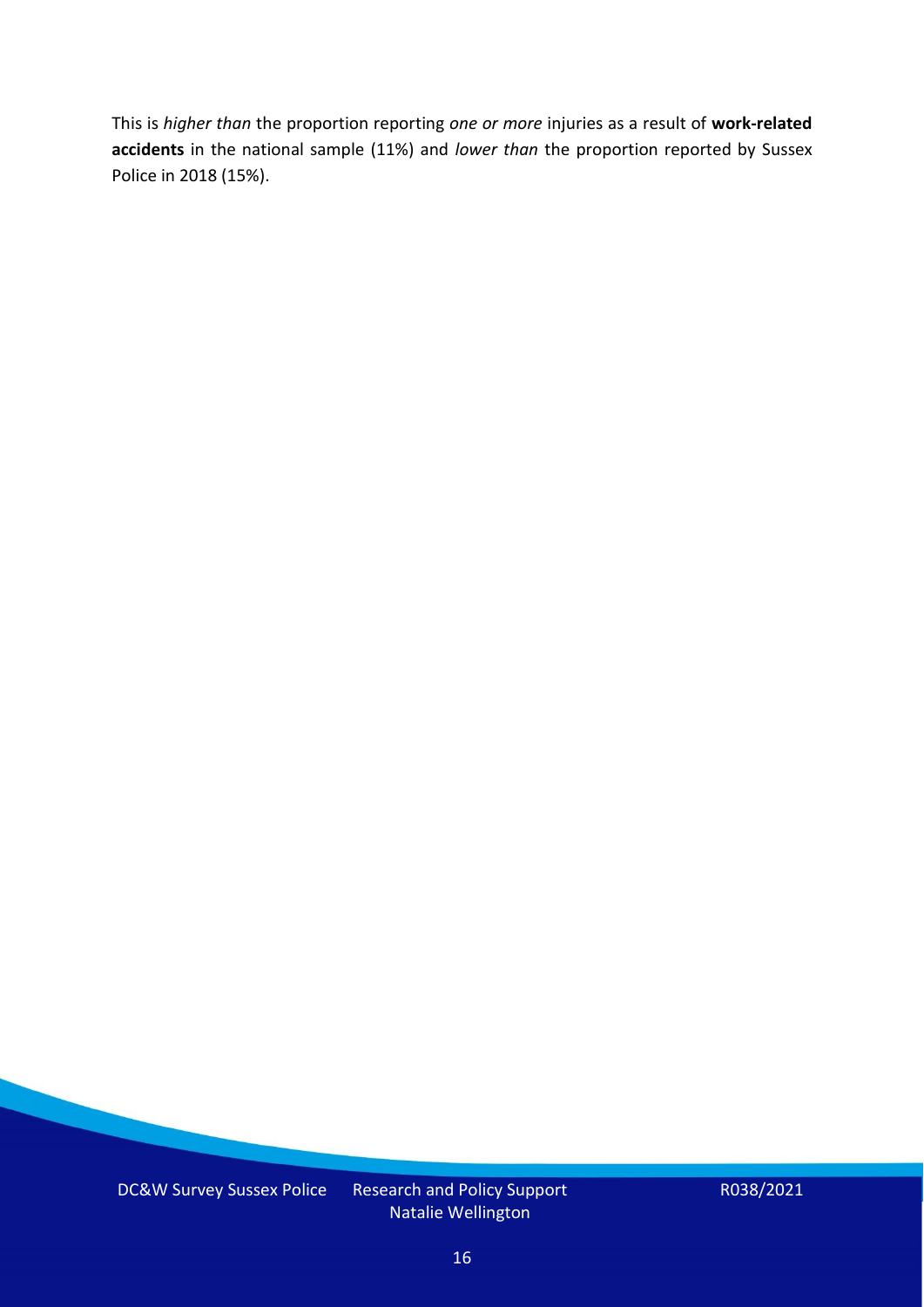# <span id="page-16-0"></span>**7. ORGANISATIONAL SUPPORT FOR MENTAL HEALTH AND WELLBEING**

### **7.1. DISCLOSURE**

Respondents who indicated that they had sought help for difficulties with mental health and wellbeing were presented with additional questions concerning disclosure to a line manager. 79% of respondents from Sussex Police, for whom it was applicable, reported that they had disclosed seeking mental health and wellbeing support to their line managers. This can be compared with 74% reported by Sussex Police in 2018.

### **7.2. MENTAL HEALTH AND WELLBEING SUPPORT SERVICES**

Respondents were asked about mental health and wellbeing support services that are *reactive* (services that aim to help those that are already experiencing difficulties with their mental health and wellbeing), and *proactive* (services that aim to help people prevent difficulties with mental health and wellbeing from developing). Key findings for Sussex Police are displayed in the tables below, with *Table 9* displaying both national and local proportions.

**Table 9**: Proportion of respondents reporting that they are *aware* of reactive and proactive mental health and wellbeing support services that their force offers

| <b>Questions</b>                                                                                                                                                                                                                   | Proportion of respondents |                  |
|------------------------------------------------------------------------------------------------------------------------------------------------------------------------------------------------------------------------------------|---------------------------|------------------|
|                                                                                                                                                                                                                                    | Force-level figures       | National figures |
| Reported being aware of reactive services that their force<br>offers to support the mental health and wellbeing of its<br>employees (e.g. counselling, helpline services, peer<br>support groups etc.)                             | 73%                       | 74%              |
| Reported being aware of proactive services that their<br>force offers to support the mental health and wellbeing<br>of its employees (e.g. resilience training, mindfulness<br>workshops, mental health awareness programmes etc.) | 35%                       | 43%              |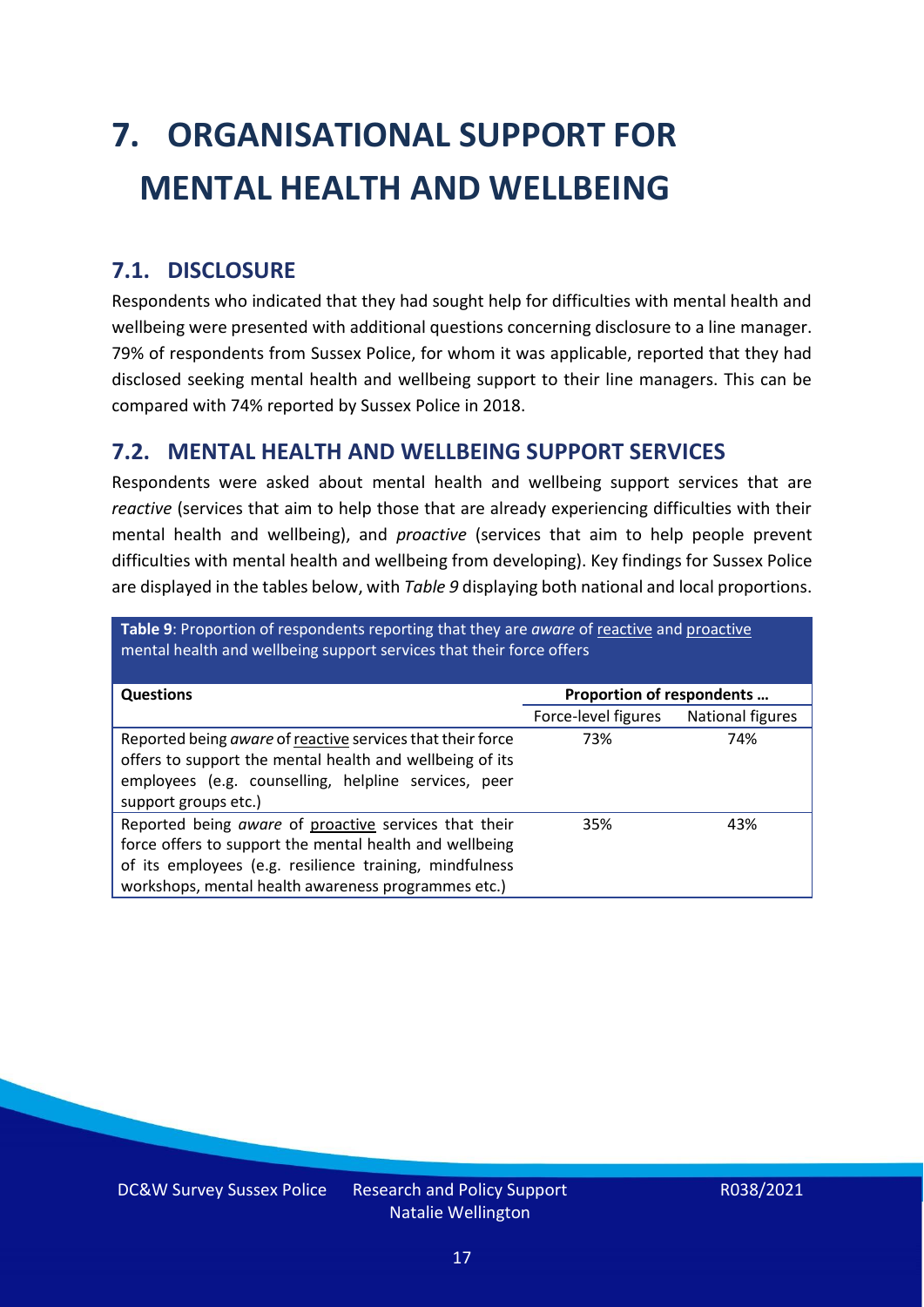### <span id="page-17-0"></span>**8. COVID-19 CRISIS**

Questions about the COVID-19 crisis have been included in this year's survey to help to better understand the impacts of working within the police service during this period. This section of the report specifically focusses on the personal impact of the COVID-19 crisis on officers, whilst organisational impacts have been reported at contextually appropriate points throughout the report.<sup>12</sup>

Respondents were asked whether they think they have or have had COVID-19. Comparisons for both national and local proportions are shown in *Table 10* below.

| Table 10: Proportion of respondents reporting whether<br>they have or have had COVID-19 | <b>Force-level</b><br>figures | <b>National</b><br>figures |
|-----------------------------------------------------------------------------------------|-------------------------------|----------------------------|
| Yes, confirmed by a positive antigen or antibody test                                   | 1%                            | 3%                         |
| Yes, based on strong personal suspicion or medical advice                               | 19%                           | 23%                        |
| No                                                                                      | 53%                           | 47%                        |
| Unsure                                                                                  | 27%                           | 27%                        |

24% of respondents from Sussex Police said that they were *very* or *extremely worried* about the impact that the COVID-19 crisis will have on them personally. This can be compared to the national sample, where 22% said that they were *very* or *extremely worried* about the impact that the COVID-19 crisis will have on them personally.

Respondents from Sussex Police were asked about their concern over the issues displayed in *Table 11* below (national and local proportions are shown).

| Table 11: Proportion of respondents reporting that they were very or extremely concerned over the<br>following |                           |                 |
|----------------------------------------------------------------------------------------------------------------|---------------------------|-----------------|
| <b>Statements</b>                                                                                              | Proportion of respondents |                 |
|                                                                                                                | Force-level               | <b>National</b> |
|                                                                                                                | figures                   | figures         |
| Becoming unwell with COVID-19 due to having close contact with                                                 | 32%                       | 34%             |
| someone who has COVID-19 in the line of duty                                                                   |                           |                 |
| Becoming unwell with COVID-19 due to being assaulted by someone                                                | 23%                       | 23%             |
| who has COVID-19 in the line of duty                                                                           |                           |                 |
| Having adequate access to COVID-19 testing (antigen                                                            | 41%                       | 37%             |
| and/or antibody diagnostic testing)                                                                            |                           |                 |
| Enforcing the lockdown restrictions                                                                            | 21%                       | 25%             |

<sup>12</sup> For more information please see the introduction to this report on page 3.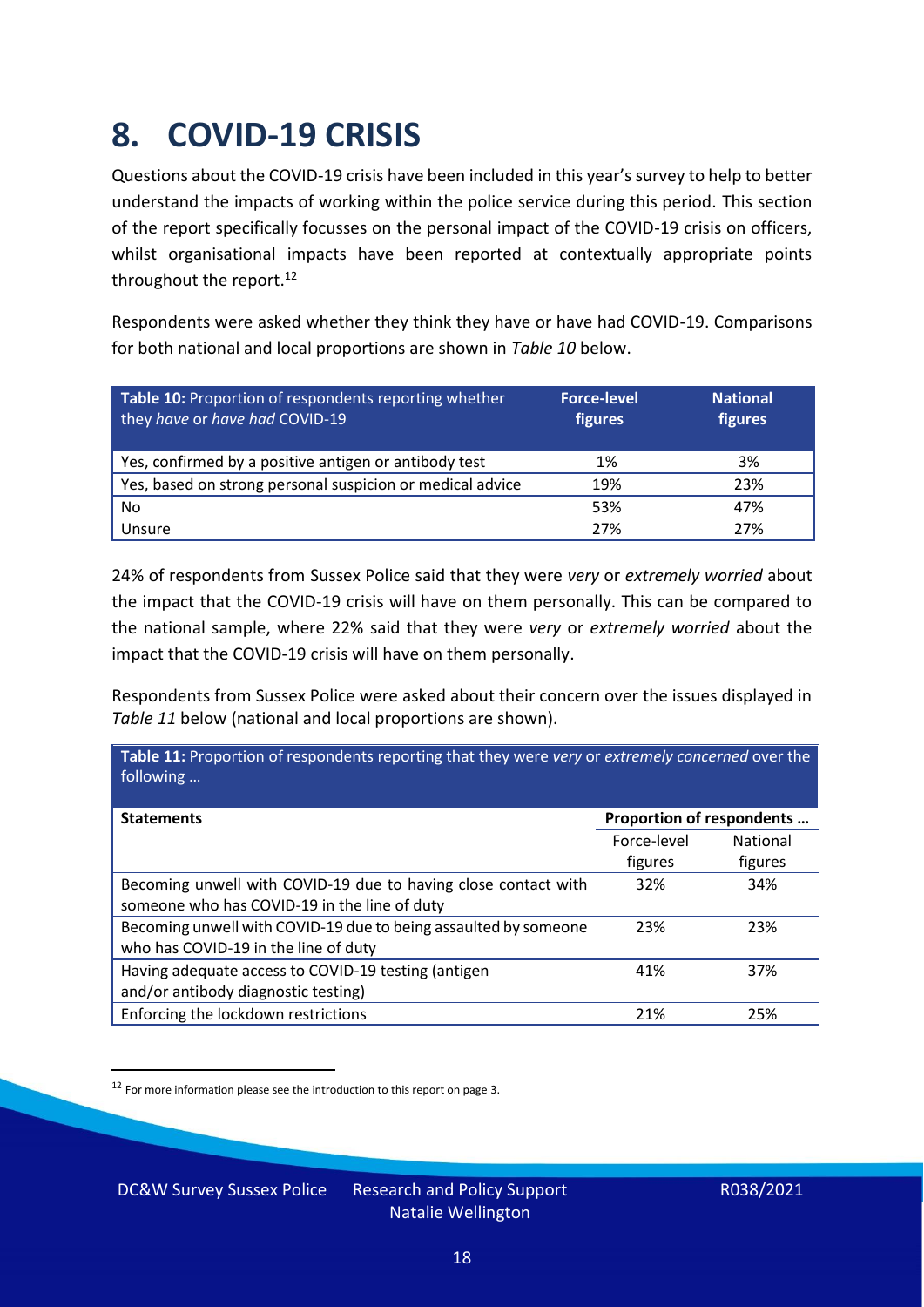Furthermore, 40% of respondents from Sussex Police reported that they *disagreed* or *strongly disagreed* that they have all the equipment they personally need to protect them from COVID-19 whilst at work. This can be compared to the national sample, where 39% reported that they *disagreed* or *strongly disagreed* that they have all the equipment they personally need to protect them from COVID-19 whilst at work.

DC&W Survey Sussex Police Research and Policy Support

Natalie Wellington

R038/2021